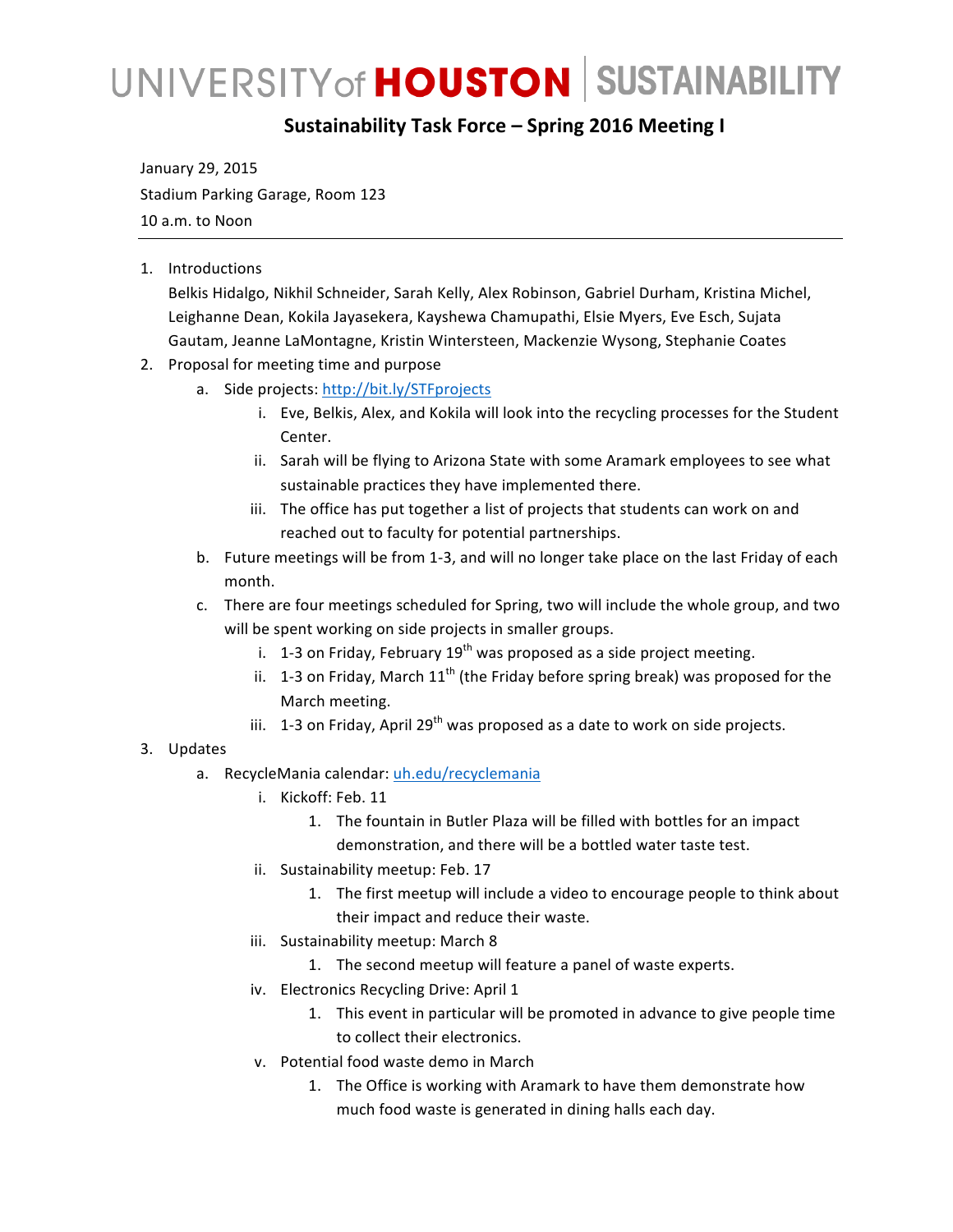## UNIVERSITY of HOUSTON SUSTAINABILITY

- b. Pocket prairie fundraiser: crowdrise.com/grassrootsforchange
	- i. The "Grassroots for Change Challenge" is a fundraising challenge between Rice, UH, and St. Thomas to bring a pocket prairie to their campuses. UH's pocket prairie will be installed on April  $23^{rd}$ .
	- ii. The goal is to raise \$12,000 for UH's prairie project, which will be installed next to SR2.
	- iii. The UH Coastal Center maintains 300 acres of coastal prairie, which can be tied into promotion for the pocket prairie. Photos of the M.D. Anderson pocket prairie and of the original UH historical site could be used in the promotion for the prairie.
- c. Other Spring Events: Keep UH Beautiful Day, Earth Week, Bike to UH Day, (calendar at: www.uh.edu/sustainability)
	- i. Earth Week will feature movie screenings, garden events, and possibly a bike workshop.
- d. HAUFC Tree Planting Competition: http://bit.ly/HAUFCtreeplanting
	- i. The event will take place on 10am on Saturday, February  $13<sup>th</sup>$  close to 290 and the Beltway. Sujata and Kokila are interested, Kristin is a maybe.
- e. Sarah Out: TRACS Feb. 1-4; March 14-22
- 4. Big belly design review: http://bit.ly/bigbellydesign
	- a. The decals themselves need to be UV resistant.
	- b. The fronts of the bins show what goes in each bin. The sides will have messages about recycling, and can also be used as ad space by on-campus partners.
	- c. The design could also include a QR code that would provide people with information about UH recycling.
- 5. Sustainability policy edits: http://bit.ly/UHsustainpolicy
	- a. The policy will prioritize the different categories within the STARS report, and will include health and well-being.
	- b. The policy should be concise and lasting, and shouldn't need constant updating. It should also include a mission statement that encompasses the roles and goals of the Office of Sustainability and Sustainability Task Force. Suggestions and questions sent to the office can then be vetted though the task force.
	- c. The goal of the office is to guide the campus in the sustainability process.
	- d. Suggested definitions of sustainability:
		- i. Sustainability is the ability to address the needs of the present while living within the carrying capacity of supporting ecosystems, and without compromising the ability of future generations to meet their own needs.
		- ii. Sustainability is a transition from short-term thinking to long term seeing. It's a shift in perspective where environmental, social and economic challenges are no longer viewed as separate and competing but rather interconnected and complementary. Sustainability is meeting the needs of the present without sacrificing the ability of future generations to meet their needs.